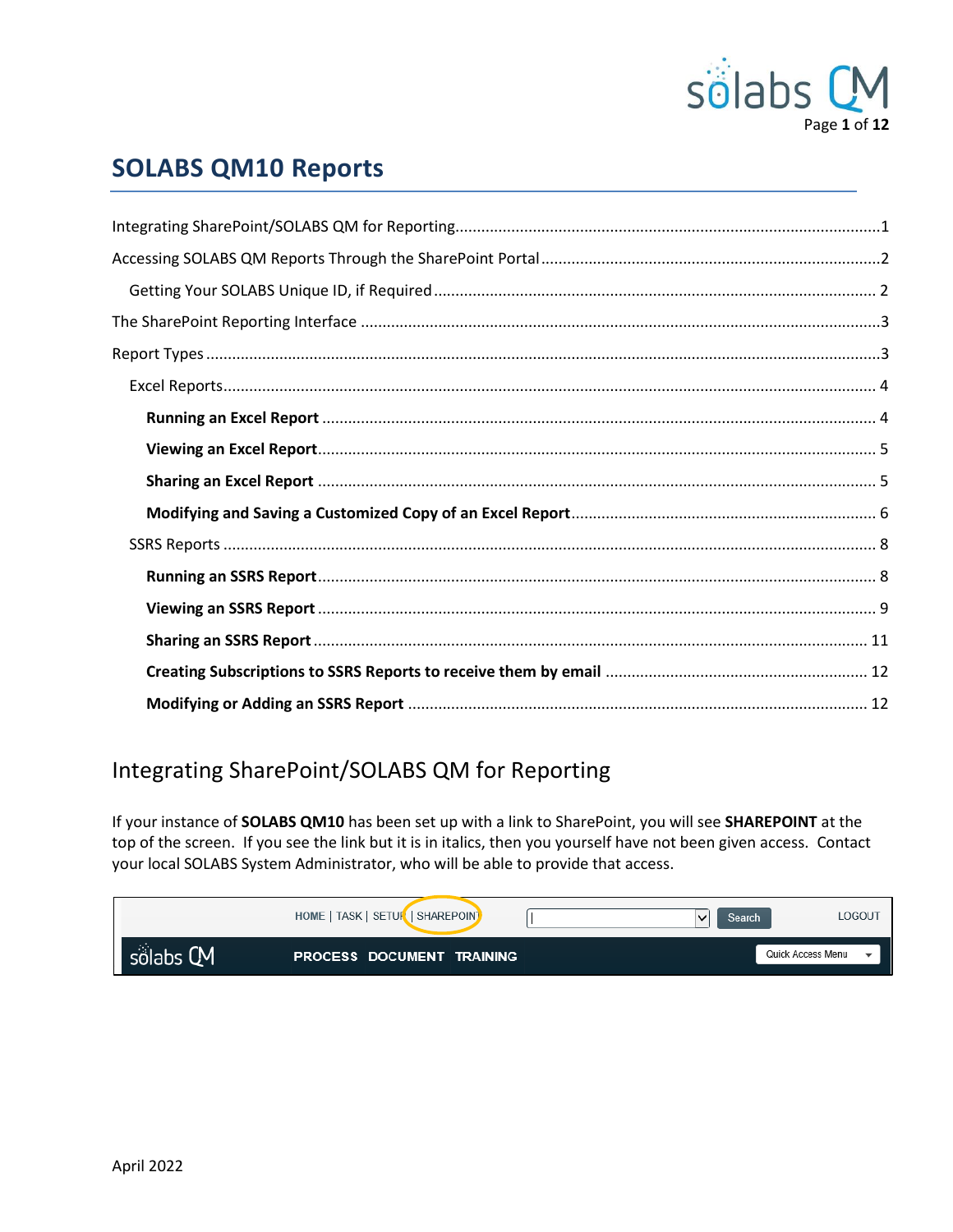

If you do not see the **SHAREPOINT** option at the top of the screen, it needs to be set up as part of **System Configurations** for your instance. As a user with the System Role **SOLABS System Administrator** access **SETUP > Administration > System Configurations > System Configurations**.

At the bottom of the **System Configurations** screen check the box next to **Enable SOLABS QM SharePoint Site** and then paste the main SharePoint Reporting link (which will look something like this: https://[DOMAIN].solabs.com/sharepoint/) into the **Address to SharePoint** field. Click **Submit** and then **Confirm** to save the change. Submit a support request if you need the URL.

|                        | Enable SOLABS QM Sharepoint Site |        |        |
|------------------------|----------------------------------|--------|--------|
| Address to Sharepoint: |                                  |        |        |
|                        |                                  |        |        |
|                        |                                  |        |        |
|                        |                                  |        |        |
|                        |                                  |        |        |
|                        |                                  | Submit | Cancel |

## <span id="page-1-0"></span>Accessing SOLABS QM Reports Through the SharePoint Portal

Click **SHAREPOINT** at the top of the SOLABS QM screen.

If you have been provided with access to the SharePoint Portal, enter your SOLABS QM10 **User Name** and **Password** and click **Sign in**.

- o **User Name**
	- = SOLABS QM10 Username (email address format starting with Release 10.8)
	- = SOLABS\ *SOLABS Unique ID* for earlier releases
- o **Password** = Your regular SOLABS QM10 login password

## <span id="page-1-1"></span>**Getting Your SOLABS Unique ID, if**

#### **Required**

To find your **SOLABS Unique ID**, click on **SETUP** to display your User Profile and look in the **User Account Details** section. This is only necessary for releases lower than 10.8.

| ٠<br>Sign in<br>https://trial.solabs.com |                    |
|------------------------------------------|--------------------|
| <b>Username</b>                          | gdixson@solabs.com |
| Password                                 |                    |
|                                          | Sign in<br>Cancel  |

| Setup > User > View   |                             |
|-----------------------|-----------------------------|
| User Account Details  |                             |
| Username: nross       | Language: English           |
| Full Name: Nancy Ross | Alias: NR                   |
| <b>Email Address:</b> | Employee ID:                |
|                       | SOLABS Unique ID: 5otgf92yi |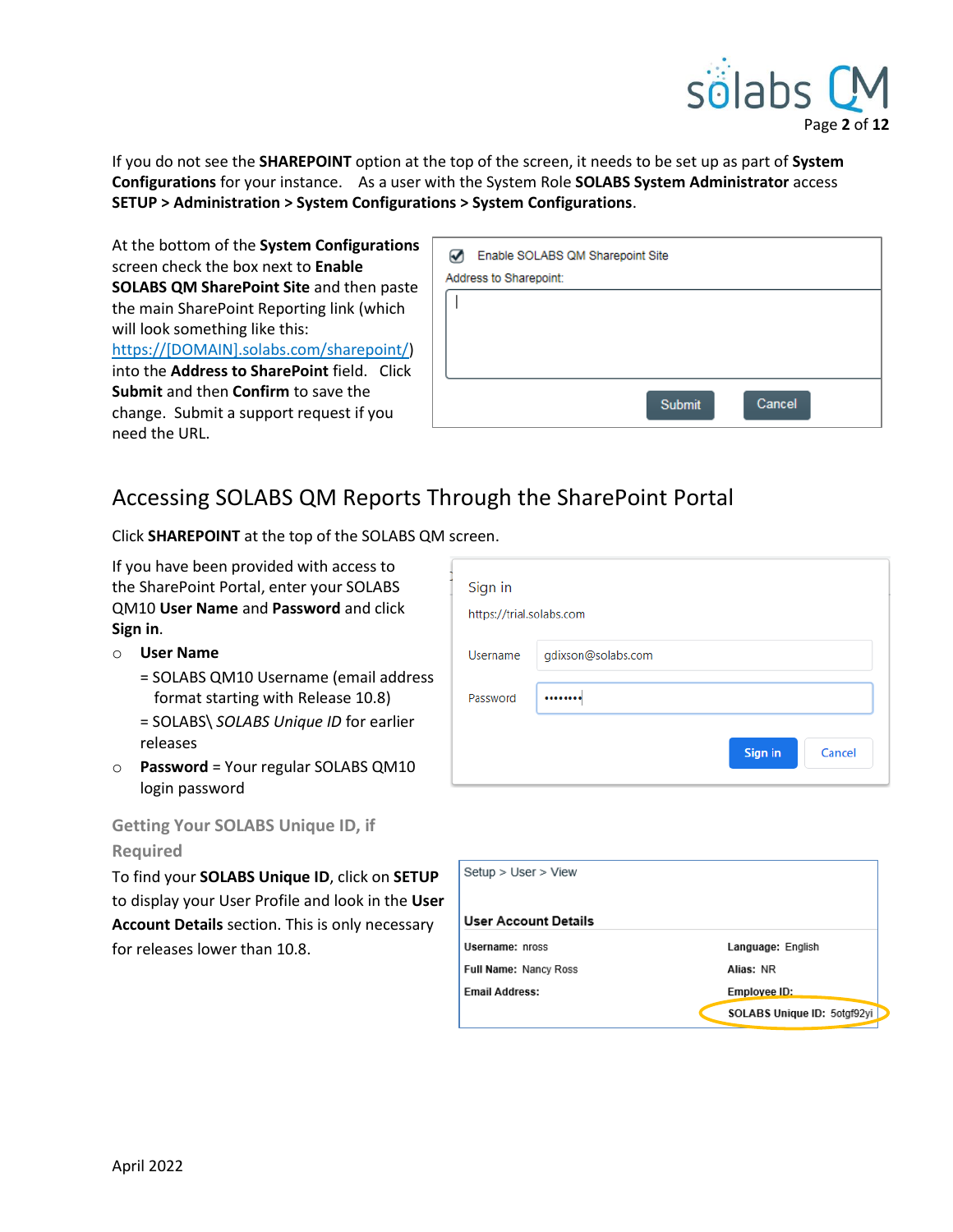

Also starting with SOLABS QM10 Release 10.8, System Administrators can grant access to the SharePoint Portal for users with a Login Type of SOLABS Identity, OneLogin or Azure AD.

There are four levels of **SharePoint Access** that can be granted:

- **Limited View** access allows users to view and execute reports in the Production Library.
- **View** access allows users to view and execute reports in the Validation Library and the Production Library.
- **Modify** access allows users to view, add, update and delete list items and documents in the Validation Library and the Production Library.
- **Full Control** access allows users full control access for administration of reports in the Validation Library and the Production Library.

| Setup > User > Create User              |                                                              |
|-----------------------------------------|--------------------------------------------------------------|
| <b>User Account Settings</b>            |                                                              |
| * Account Type:                         |                                                              |
| * Login Type:<br><b>SOLABS Identity</b> |                                                              |
| * Sharepoint Access:<br>N/A             | <b>N/A</b>                                                   |
|                                         | <b>Limited View</b><br>View<br>Modify<br><b>Full Control</b> |

## <span id="page-2-0"></span>The SharePoint Reporting Interface

| <b>SharePoint</b>                                                                                             |             |                                                                                                                                                                                                                                             |
|---------------------------------------------------------------------------------------------------------------|-------------|---------------------------------------------------------------------------------------------------------------------------------------------------------------------------------------------------------------------------------------------|
| <b>BROWSE</b><br><b>PAGE</b>                                                                                  |             |                                                                                                                                                                                                                                             |
| solabs CM SOLABS OM PORTAL<br>· Rectangular Snip                                                              | <b>Home</b> |                                                                                                                                                                                                                                             |
| Libraries<br>Lists<br>Recent<br>SOLABS QM Reports (Excel)<br>SOLABS QM Reports (SSRS)<br><b>Site Contents</b> |             | Welcome to the Document Center<br>Use this site to create, work on, and store documents. This site can become a collaborative repository for<br>authoring documents within a team, or a knowledge base for documents across multiple teams. |

## <span id="page-2-1"></span>Report Types

- **Excel reports**: These reports are datasets that include SOLABS QM10 metadata and allow users to create custom reports using standard Excel capabilities such as formatting, sorting, filtering, pivot tables, charts and graphs, etc.
- **SSRS reports (SQL Server Reports):** These reports are available for specific data sets and allow for more advanced reporting and for more complex client-specific reports.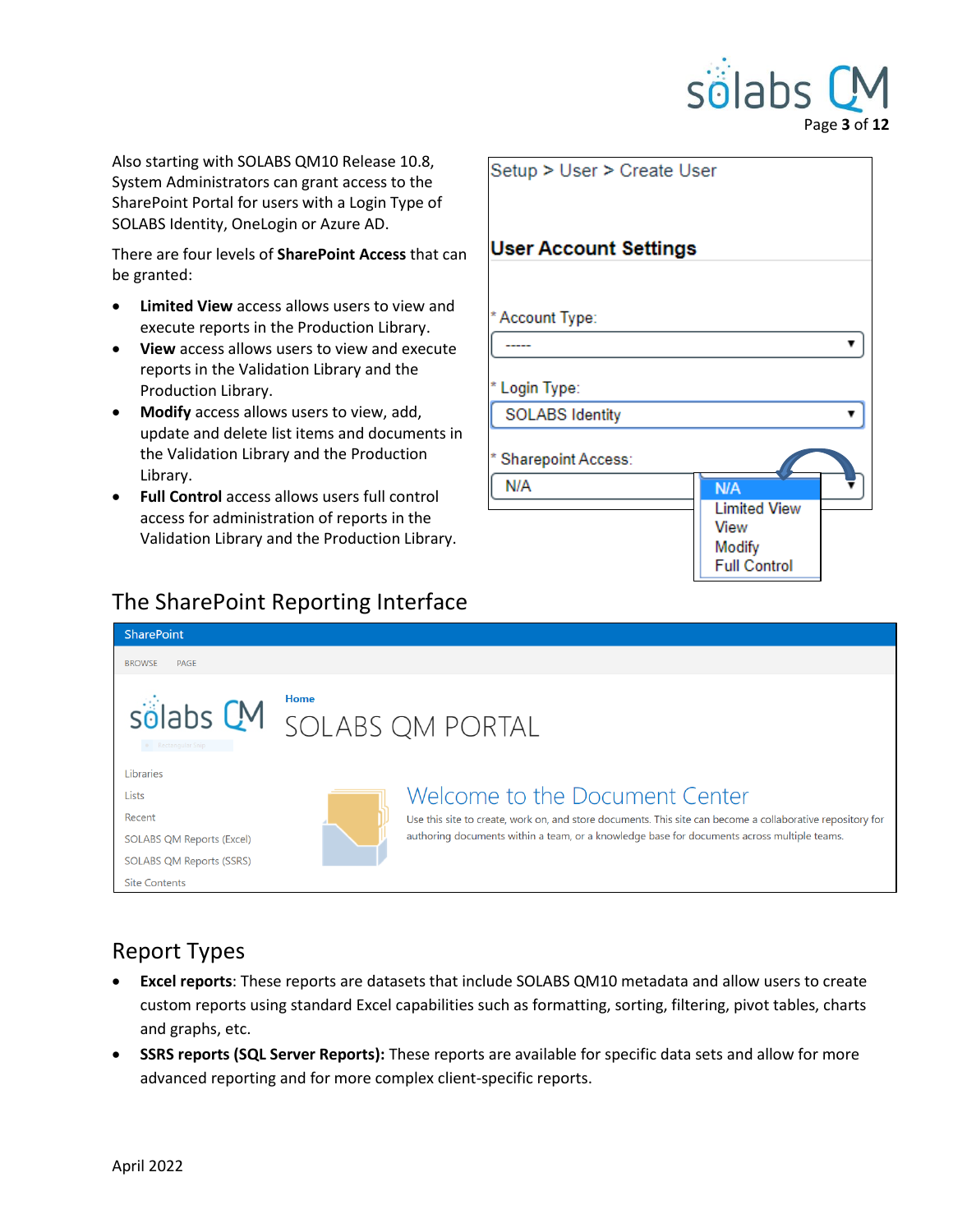## sölabs Page **4** of **12**

#### <span id="page-3-0"></span>**Excel Reports**

The list to the right includes some available **Excel Reports.**

Document Expanded Document Metadata Training01 \* ×∎ Document Expanded Document Workflow Training01 \* 图 Process Tasks Training01 # 图 Process Values Training01 \*\* Setup Role Inventory Training01 \* Setup User Inventory Training01 ※ ×∎ Setup User Role Mapping Training01 \* 图 Task End User Inventory Training01 \* Training Activities Inventory Training01 \* Training End User Activities Training01 \* Training End User Profiles Training01 \* 제 Training Job Title Profiles Training01 \*\*

#### <span id="page-3-1"></span>**Running an Excel Report**

To open an Excel spreadsheet, choose SOLABS QM Reports (Excel) from the left-hand menu.

| <b>SharePoint</b>                                                                                                    |                                                                                                                                                                                                                                             |
|----------------------------------------------------------------------------------------------------------------------|---------------------------------------------------------------------------------------------------------------------------------------------------------------------------------------------------------------------------------------------|
| <b>BROWSE</b><br>PAGE                                                                                                |                                                                                                                                                                                                                                             |
| • Rectangular Snip                                                                                                   | Home<br>solabs CM SOLABS OM PORTAL                                                                                                                                                                                                          |
| Libraries<br>Lists<br>Recent<br><b>SOLABS QM Reports (Excel)</b><br>SOLABS QM Reports (SSRS)<br><b>Site Contents</b> | Welcome to the Document Center<br>Use this site to create, work on, and store documents. This site can become a collaborative repository for<br>authoring documents within a team, or a knowledge base for documents across multiple teams. |

You will then see folders for Core Datasets and QM APPs Datasets (if any QM Apps are deployed in your instance of SOLABS QM10). If you have created folders to store customized versions of any Excel Datasets, you will also see those named folders (see below for **Modifying and Saving an Excel Report**).

With Release 10.8.1 there is a Workflow Dataset that provides status information for all activities currently in progress for a user, in any section of QM10.

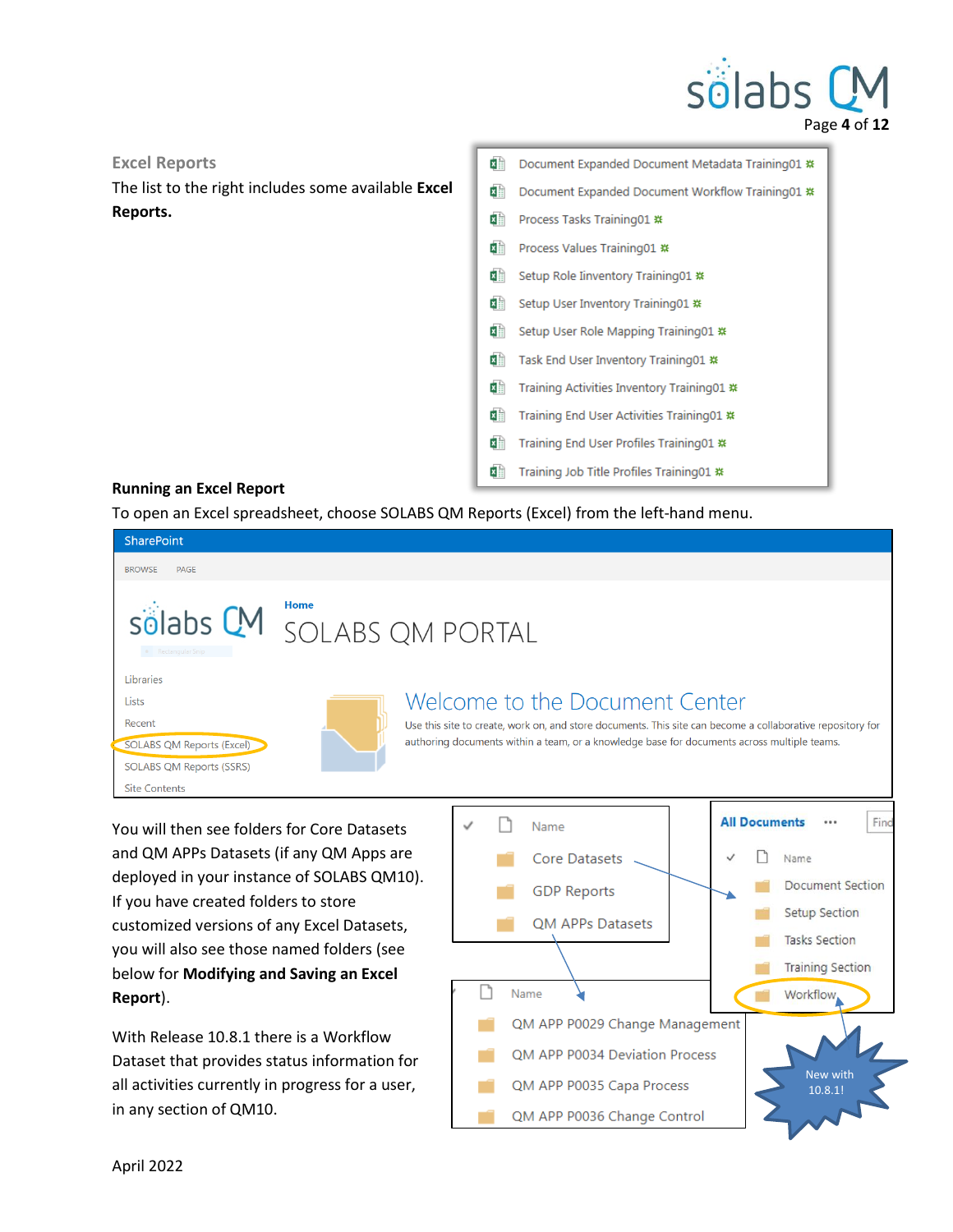

#### <span id="page-4-0"></span>**Viewing an Excel Report**

To view an Excel Report, click on the related folder and then on the desired spreadsheet.



The spreadsheet will open for you to view. NOTE: There is no need click on Open in Excel to view the spreadsheet. In fact, this option will not work for hosted clients.

|    | SOLABS QM Portal > Ds Training Activities Inventory TRN_Trial124.xlsx |                                                         |      |                                                                        |  |  |
|----|-----------------------------------------------------------------------|---------------------------------------------------------|------|------------------------------------------------------------------------|--|--|
|    | <b>X II</b> OPEN IN EXCEL<br>$DATA -$<br>FILE:<br><b>FIND</b>         |                                                         |      |                                                                        |  |  |
|    | A                                                                     | B                                                       |      |                                                                        |  |  |
|    |                                                                       | curriculumId curriculumName                             |      | $\triangledown$ curriculumStatus $\triangledown$ curriculumDescription |  |  |
| 2  |                                                                       | 1 Employee Orientation                                  | Open | These orientation sessions for net                                     |  |  |
| 3  |                                                                       | 1 Employee Orientation                                  | Open | These orientation sessions for net                                     |  |  |
| 4  |                                                                       | 1 Employee Orientation                                  | Open | These orientation sessions for net                                     |  |  |
| 5  |                                                                       | 1 Employee Orientation                                  | Open | These orientation sessions for net                                     |  |  |
| 6  |                                                                       | 1 Employee Orientation                                  | Open | These orientation sessions for net                                     |  |  |
|    |                                                                       | 10 Introductory Training for Microbiology Lab Personnel | Open | Intro training for Micro Lab perso                                     |  |  |
| 8  |                                                                       | 10 Introductory Training for Microbiology Lab Personnel | Open | Intro training for Micro Lab perso                                     |  |  |
| 9  |                                                                       | 17 Drug Development                                     | Open | <b>Skillpad Training Modules related</b>                               |  |  |
| 10 |                                                                       | 17 Drug Development                                     | Open | <b>Skillpad Training Modules related</b>                               |  |  |
| 11 |                                                                       | 18 Introduction to GCP and Clinical Trial Process       | Open |                                                                        |  |  |
| 12 |                                                                       | 18 Introduction to GCP and Clinical Trial Process       | Open |                                                                        |  |  |
| 13 |                                                                       | 18 Introduction to GCP and Clinical Trial Process       | Open |                                                                        |  |  |
| 14 |                                                                       | 31 Finance Policy Training                              | Open |                                                                        |  |  |
| 15 |                                                                       | 31 Finance Policy Training                              | Open |                                                                        |  |  |
| 16 |                                                                       | 31 Finance Policy Training                              | Open |                                                                        |  |  |

#### <span id="page-4-1"></span>**Sharing an Excel Report**

To download a local copy of an Excel report for sharing, it is important to first ensure the data is the most current. To do this, open the **DATA** menu and choose **Refresh All Connections**.

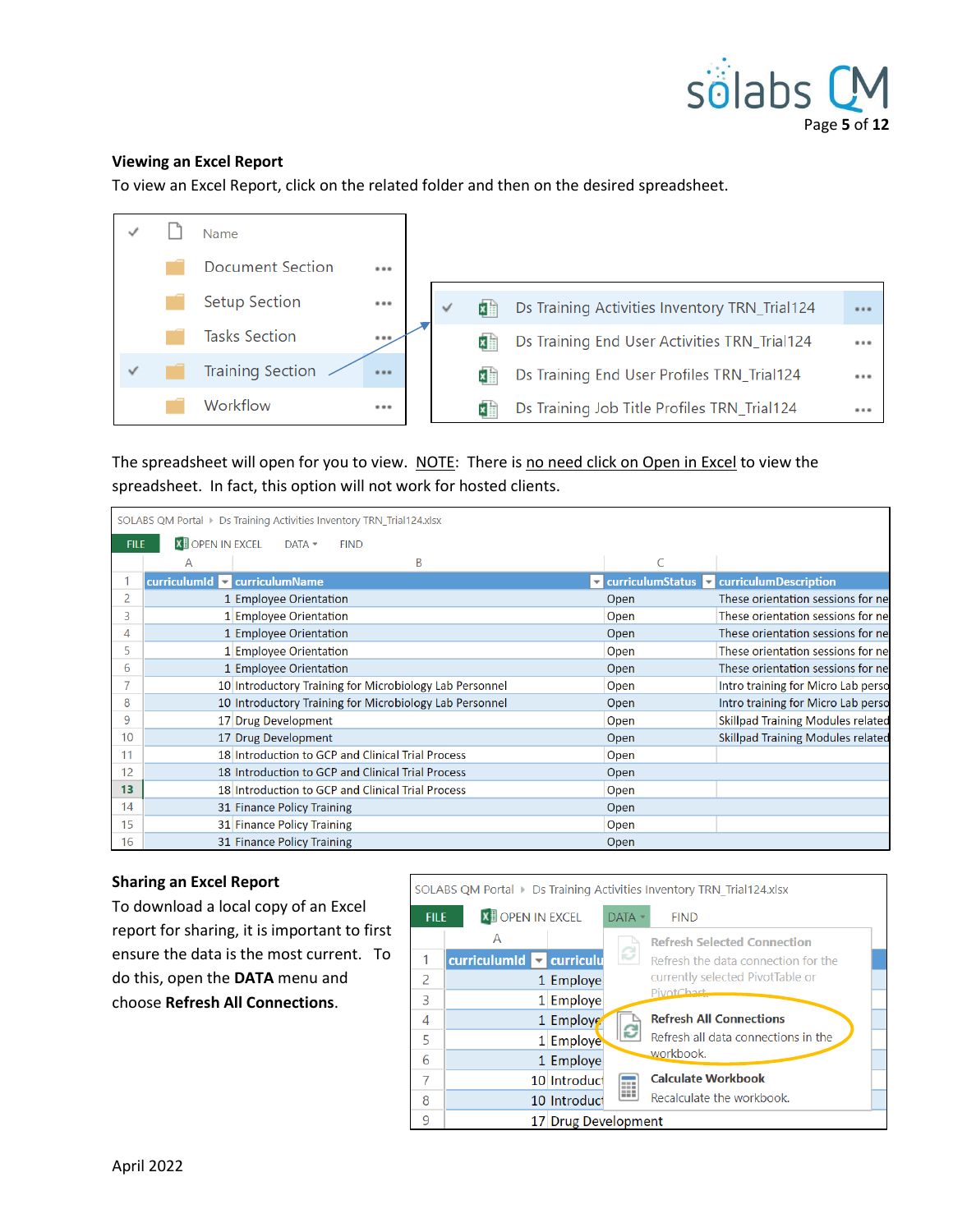



Then open the **File** menu and choose the **Download** option.

#### <span id="page-5-0"></span>**Modifying and Saving a Customized Copy of an Excel Report**

Excel Reports can be modified as needed, using standard Excel functionality, to create customized versions for your company. This can be helpful if you only want certain columns or rows of data from a larger spreadsheet and that information is not available as a separate Excel or SSRS report.

To do this, download a copy to your desktop following the instructions in the previous section. Be sure to **save the Excel Report as a new name** (ex: QA Department Training Activities) when you choose the Save As option to save it to your computer desktop. Make and save the desired modifications to the spreadsheet.

In the SharePoint Report Portal, access the **FILES** menu and choose the **New Folder** option to **create a separate location for your customized spreadsheets** (if this has not already been done).

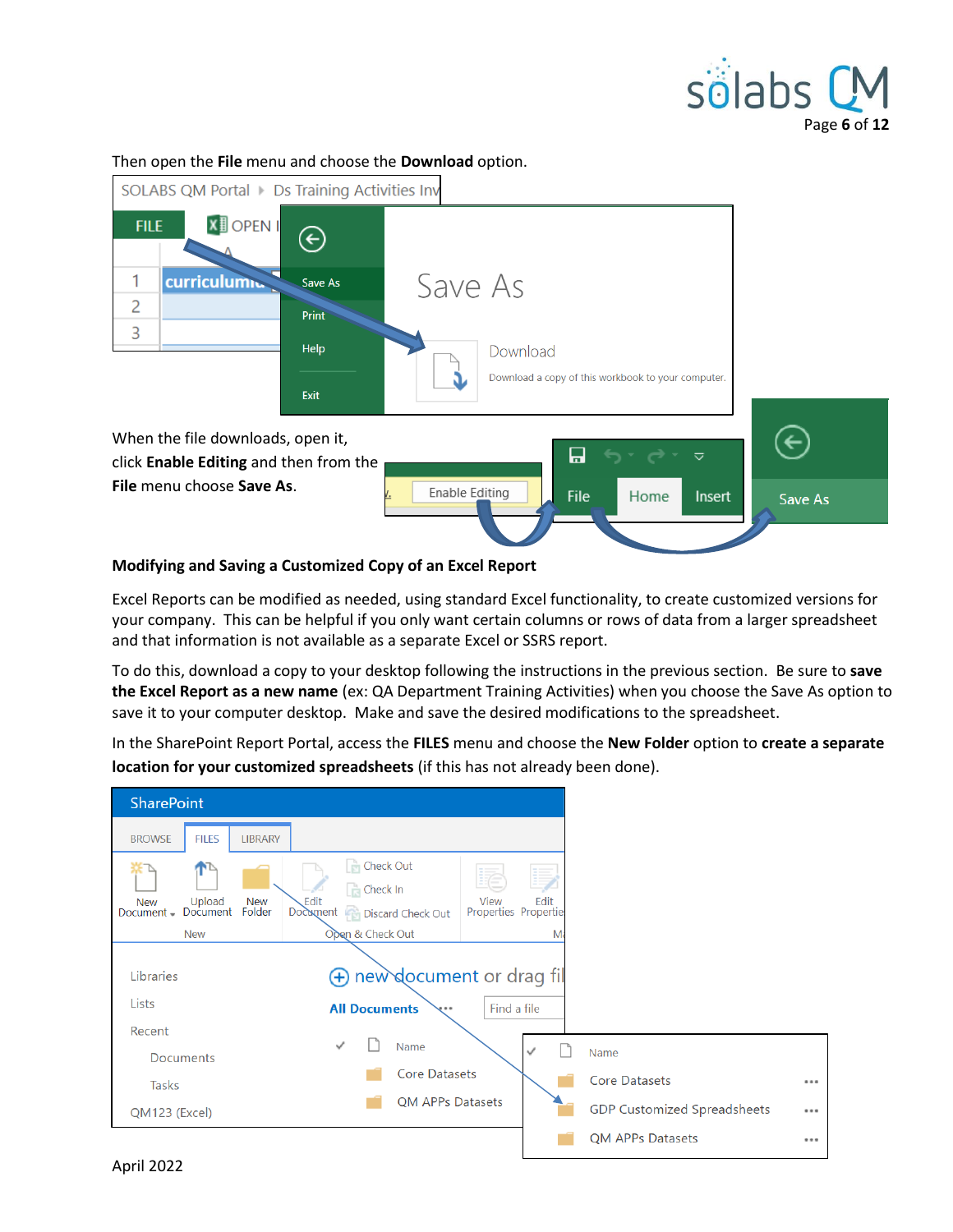

From the **FILES** menu then choose the **Upload Document** option to browse for your file or drag/drop it from your local destination to the SharePoint directory.

| <b>SharePoint</b>                                          |                           |                                        |  |
|------------------------------------------------------------|---------------------------|----------------------------------------|--|
| <b>FILES</b><br><b>BROWSE</b>                              | LIB Add a document        |                                        |  |
|                                                            | Choose a file             | Choose File No file chosen             |  |
| Upload<br>Document<br>N<br><b>New</b><br>Fol<br>Document - |                           | Add as a new version to existing files |  |
| <b>New</b>                                                 | <b>Destination Folder</b> | Choose Folder                          |  |
|                                                            | <b>Version Comments</b>   |                                        |  |
|                                                            |                           |                                        |  |
|                                                            |                           | OK<br>Cancel                           |  |

Use the **Choose File** option to locate your updated spreadsheet and then the **Choose Folder** option to identify the folder created for your customized spreadsheets.

| Choose a file                                                                                                                                                               | Choose File<br>QA Document Inventory.xlsx                                                                                               |
|-----------------------------------------------------------------------------------------------------------------------------------------------------------------------------|-----------------------------------------------------------------------------------------------------------------------------------------|
|                                                                                                                                                                             | Add as a new version to existing files                                                                                                  |
| <b>Destination Folder</b>                                                                                                                                                   | /GDP Customized Spreadsheets<br>Choose Folder                                                                                           |
| Enter any <b>Version Comments</b> you<br>might like and then click OK. Your<br>customized spreadsheet will now<br>be updated on the same<br>frequency as the core datasets. | Specify the folder in this Document∕Library where the<br>document should be saved.<br>QM124 (Excel)<br><b>D</b><br><b>Core Datasets</b> |
| QA Document Inventory #<br>x≣<br>                                                                                                                                           | <b>GDP Customized Spreadsheets</b><br><b>OM APPs Datasets</b>                                                                           |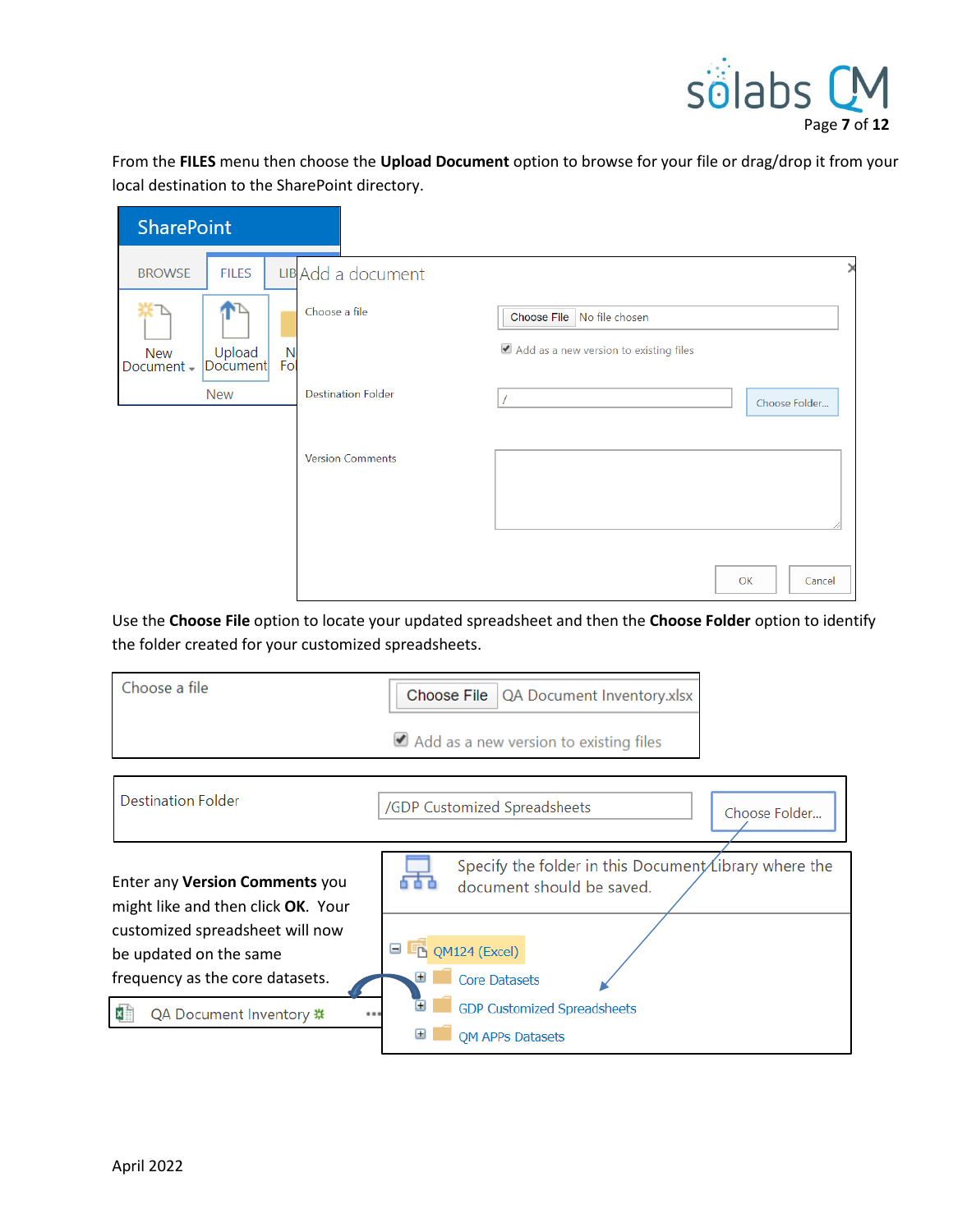

#### <span id="page-7-0"></span>**SSRS Reports**

There are a number of **SSRS Reports** available for each **SOLABS QM10** Section – Training, Task, QM APPs and, starting with Release 10.8.1, Documents.

| <b>SharePoint</b>                                                                                                    |                                                                                                                                                                                                                                             |  |
|----------------------------------------------------------------------------------------------------------------------|---------------------------------------------------------------------------------------------------------------------------------------------------------------------------------------------------------------------------------------------|--|
| <b>BROWSE</b><br><b>PAGE</b>                                                                                         |                                                                                                                                                                                                                                             |  |
| • Rectangular Snip                                                                                                   | <b>Home</b><br>solabs CM SOLABS QM PORTAL                                                                                                                                                                                                   |  |
| Libraries<br>Lists<br>Recent<br><b>SOLABS QM Reports (Excel)</b><br>SOLABS QM Reports (SSRS)<br><b>Site Contents</b> | Welcome to the Document Center<br>Use this site to create, work on, and store documents. This site can become a collaborative repository for<br>authoring documents within a team, or a knowledge base for documents across multiple teams. |  |

Here is an example list of reports available for the **TRAINING** Section:

Starting with QM10 Release 10.8.1 there are new SSRS reports available for the **DOCUMENT** Section. Refer to the Knowledge Base document titled **SOLABS QM10: SSRS Document Inventory Reports**.

- D Name
	- 目 Departmental Training Compliance by User
	- **Employee Training Compliance History** 目
	- **Employee Training Compliance** 目
	- 目 Job Title Training Requirements
	- Training Compliance by Department 目
	- 目 Training Compliance Department Status by User
	- 目 **Training Compliance Distribution**
	- 目 Training Compliance User Distribution by Range

#### <span id="page-7-1"></span>**Running an SSRS Report**

- Click on **SOLABS QM Reports (SSRS)** under **Libraries.**
- Navigate to the applicable folder for the Core Reports or the QM APPs Reports that you would like to run.

Name



**Tasks Section** 

**Training Section** 

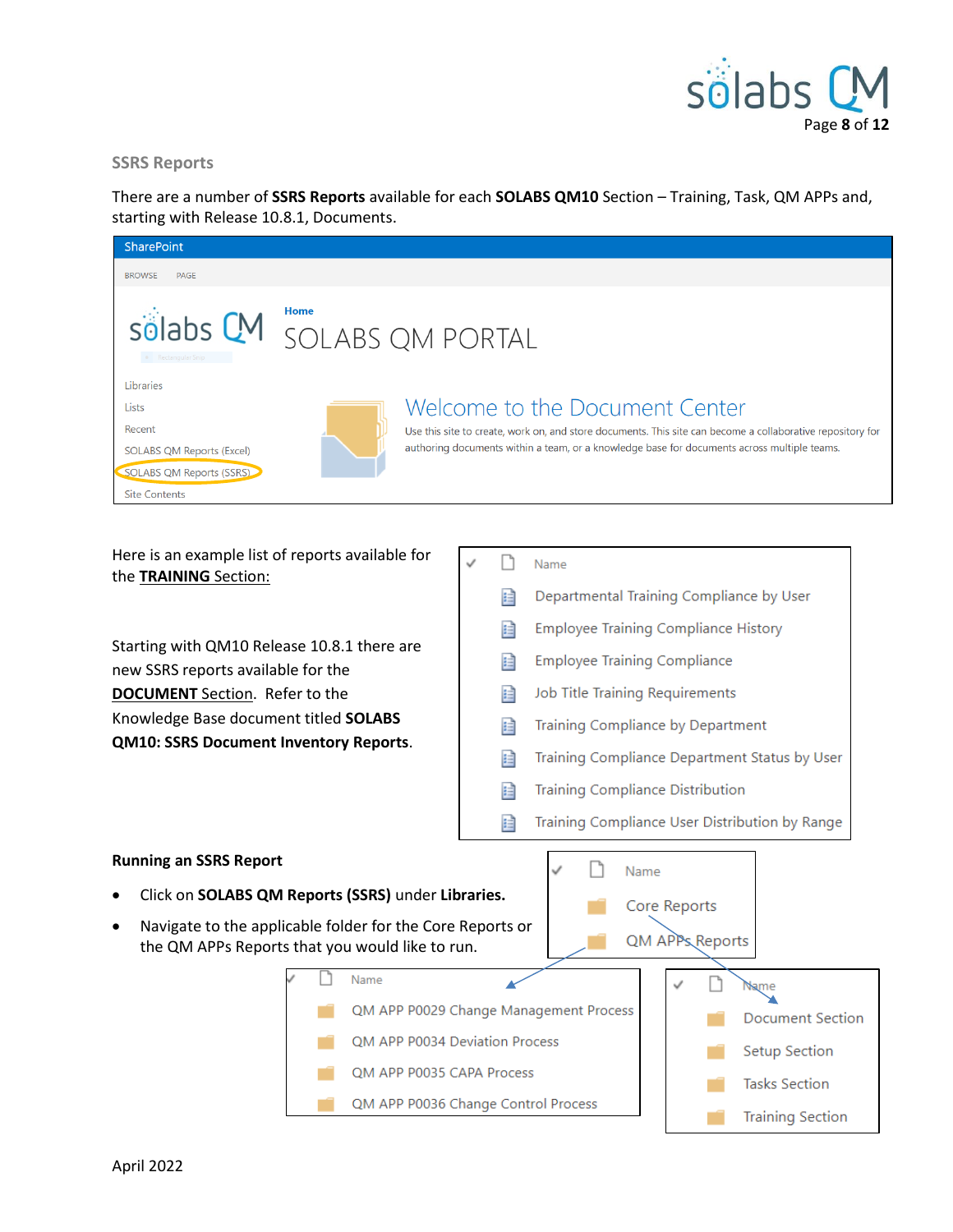

#### <span id="page-8-0"></span>**Viewing an SSRS Report**

To view an SSRS Report, click on the related folder and then double-click the report Name or the report icon in front of it.



Some reports have filter parameters that can be set and applied. Those are available on the right-hand side when the report opens.

After entering the desired Parameters, click the Apply button in the bottom right corner of the screen.

| г<br>Ξ |
|--------|
|--------|

It is possible to configure the default settings for any parameter choices that include large lists of choices. Instructions start on the next page.

| <b>Status</b>                         |                                    |
|---------------------------------------|------------------------------------|
| Opened<br>▼                           |                                    |
| Date Initiated - Lower Bound          |                                    |
| 10/1/2018                             | $\Box$ $\Box$ NULL                 |
| Date Initiated - Upper Bound          |                                    |
|                                       | <b>REAL OF NULL</b>                |
|                                       |                                    |
| Date Closed - Lower Bound             | <b>MONULL</b>                      |
|                                       |                                    |
| Date Closed - Upper Bound             |                                    |
|                                       | $\blacksquare$ $\blacksquare$ NULL |
| Choose Number of Days Opened          |                                    |
| Opened for 30 days or less, Opened fi |                                    |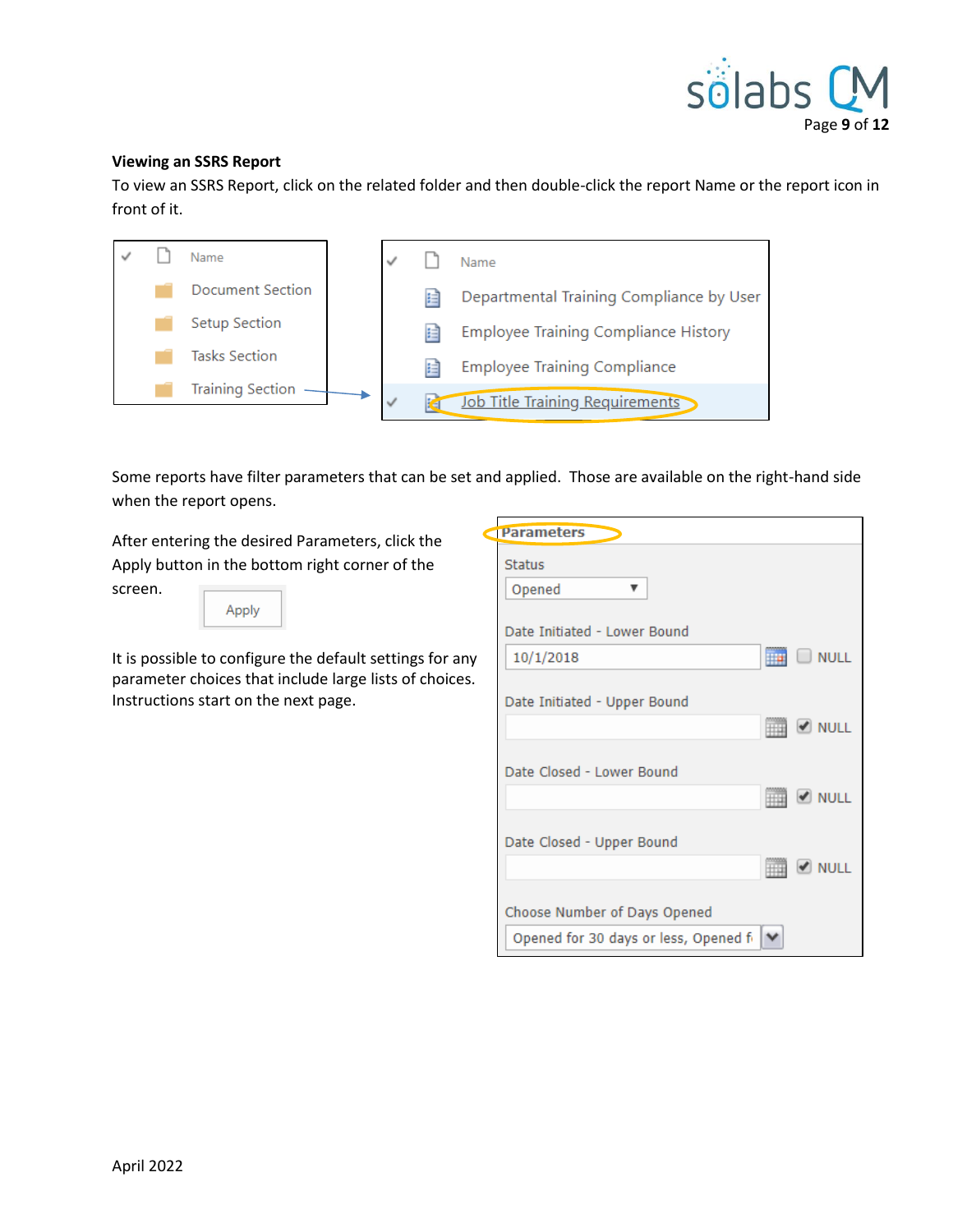

#### **Configuring Default Settings for SSRS Report Filter Parameters**

After accessing the SOLABS Reports Portal, navigate to the folder that includes the report you would like to

| configure the parameters for.                                                                         | Home                 |                                                                                  |                        |                                                                          |             |  |
|-------------------------------------------------------------------------------------------------------|----------------------|----------------------------------------------------------------------------------|------------------------|--------------------------------------------------------------------------|-------------|--|
| Click on the<br>"" button to the<br>right of the report you would<br>like to configure the parameters |                      | Core Reports · Training Section of                                               |                        |                                                                          |             |  |
| for.                                                                                                  | <b>All Documents</b> | (+) new document or drag files here                                              | $\circ$                |                                                                          |             |  |
| Once the Action menu appears,                                                                         |                      | Find a file<br>$-486$                                                            |                        |                                                                          |             |  |
|                                                                                                       | Name:                |                                                                                  |                        | Moddled                                                                  | Modified By |  |
| click on the "" option at the<br>bottom.                                                              | n                    | Departmental Training Compliance by User<br>Employee Training Compliance History |                        | --- September 6, 2018 solabs admin<br>September 6, 2018 [3] solabs admin |             |  |
|                                                                                                       |                      | e Training Compliance                                                            |                        | September 6, 2018 Solabs admin                                           |             |  |
| Departmental Training Com                                                                             | ×                    | Training Requirements                                                            |                        | September 6, 2018 Solabs admin                                           |             |  |
|                                                                                                       |                      | Compliance by Department                                                         |                        | September 6, 2018 Solabs admin                                           |             |  |
| Changed by $\Box$ solabs admin on 9/6/2018                                                            |                      | Compliance Department Status by User                                             |                        | September 6, 2018 [ solabs admin                                         |             |  |
| 6:48 PM                                                                                               |                      | Compliance Distribution                                                          |                        | September 6, 2018   solabs admin                                         |             |  |
| Shared with □ solabs support,                                                                         |                      | Compliance User Distribution by Range                                            |                        | September 7, 2018 Solabs admin                                           |             |  |
| $\Box$ Sheldon Leung, $\Box$ Shawn Xiang, and<br>7 more<br>https://selecta.solabs.com/sharepoint/SOL/ |                      |                                                                                  | <b>View Properties</b> |                                                                          |             |  |
|                                                                                                       |                      |                                                                                  | <b>Edit Properties</b> |                                                                          |             |  |
| <b>EDIT</b><br><b>SHARE</b><br><b>FOLLOW</b><br>ᡕᠠ                                                    |                      | Edit in Report Builder                                                           |                        |                                                                          |             |  |
|                                                                                                       |                      | Check Out                                                                        |                        |                                                                          |             |  |
| Click on the Manage Parameters option.                                                                |                      | Manage Data Alerts                                                               |                        |                                                                          |             |  |
|                                                                                                       |                      | Manage Subscriptions                                                             |                        |                                                                          |             |  |
|                                                                                                       |                      |                                                                                  | Manage Data Sources    |                                                                          |             |  |
|                                                                                                       |                      |                                                                                  |                        | Manage Shared Datasets                                                   |             |  |
| Click on the Parameter Name that you wish to configure. In this                                       |                      |                                                                                  |                        | Manage Parameters                                                        | ]հղ         |  |
| example, the Department list is being configured.                                                     |                      |                                                                                  | Ontions                | Manage Processing                                                        | Man         |  |

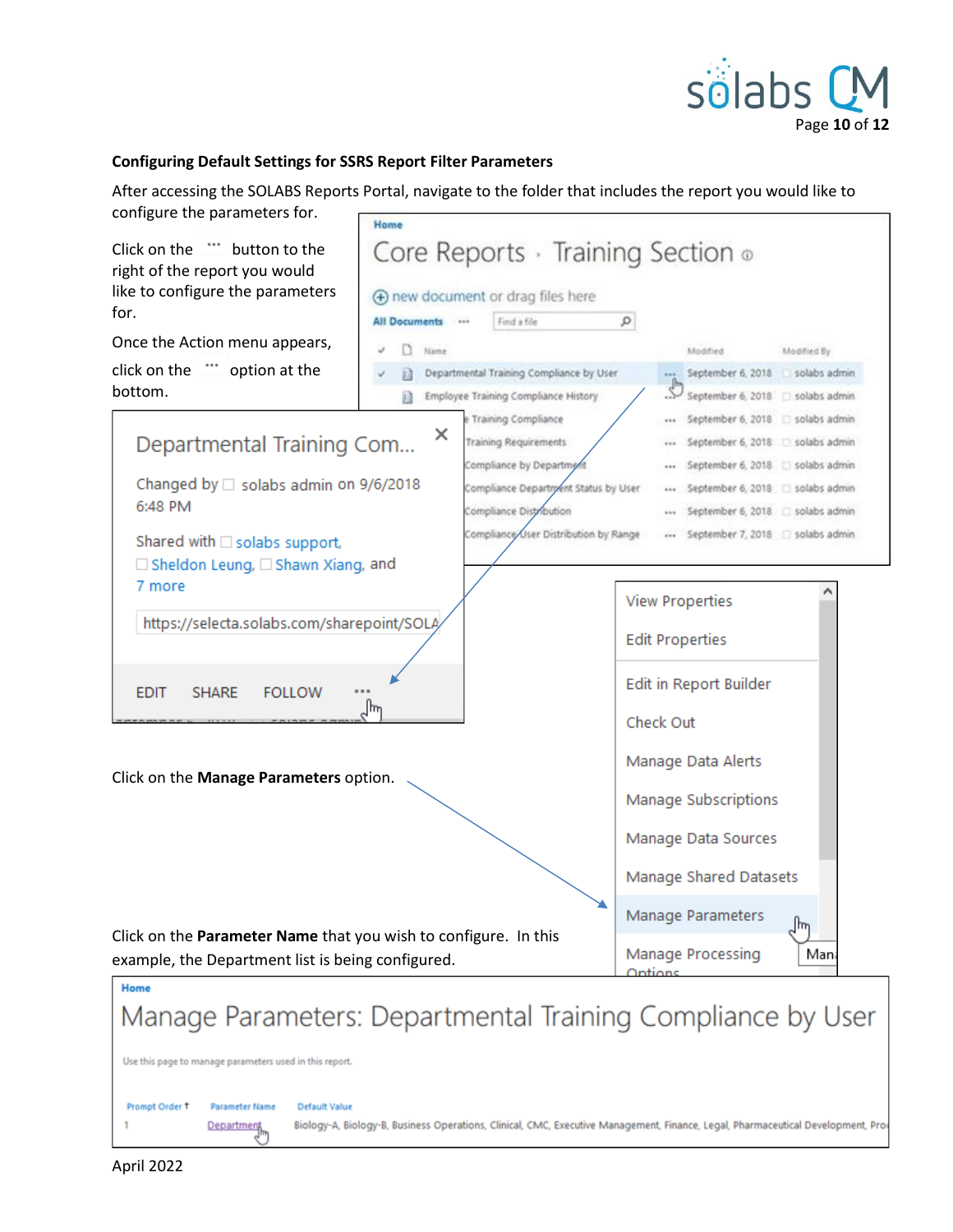

Select the desired value(s) in the **Default Values** section of the next display and then click on the **OK** button.

| Home                                                                                                                                                                                                                                                                                                                                             |                                                                                                                                                                                                                                                                                |  |  |  |
|--------------------------------------------------------------------------------------------------------------------------------------------------------------------------------------------------------------------------------------------------------------------------------------------------------------------------------------------------|--------------------------------------------------------------------------------------------------------------------------------------------------------------------------------------------------------------------------------------------------------------------------------|--|--|--|
| Department: Departmental Training Compliance by User                                                                                                                                                                                                                                                                                             |                                                                                                                                                                                                                                                                                |  |  |  |
| Use this page to manage parameter information for a report.                                                                                                                                                                                                                                                                                      | OK<br>Cancel                                                                                                                                                                                                                                                                   |  |  |  |
| Parameter Name                                                                                                                                                                                                                                                                                                                                   | Department                                                                                                                                                                                                                                                                     |  |  |  |
| Data Type<br>Default Value<br>Specify a default value for the parameter. If all defaults are specified, the report runs<br>immediately when you open it.<br>Display<br>Specify how the parameter value is provided to the report.<br>Show the default value defined for this parameter or prompt the user for a value when the<br>report is run. | String<br><b>O</b> Use this value:<br>Biology-A, Biology-B, Business OJ<br>Gelect All)<br>Select a value<br>Biology-A<br>Biology-B<br><b>Business Operations</b><br>Clinical<br>$\triangledown$ CMC<br><b>The Foundation Advancement</b><br>$\rightarrow$<br>OK<br>x<br>Cancel |  |  |  |

#### <span id="page-10-0"></span>**Sharing an SSRS Report**

- Access the SSRS Report that you would like to share.
- From the Actions menu, choose the Export option to choose a file format.
- Available formats may include XML, CSV, PDF, MHTML, Excel, TIFF, and Word (docx).

| SOLABS OM PORTAL > SOLABS OM | XML file with report data |
|------------------------------|---------------------------|
| Actions $\blacktriangledown$ | CSV (comma delimited)     |
| Open with Report Builder     | <b>PDF</b>                |
| New Data Alert               |                           |
| Subscribe                    | Excel                     |
| Export<br>٠                  | TIFF file                 |
|                              | Word                      |
|                              | MHTML (web archive)       |

When the file downloads, open it and use the options related to the chosen file format to save the file to a location on your computer. You are then able to share as needed.